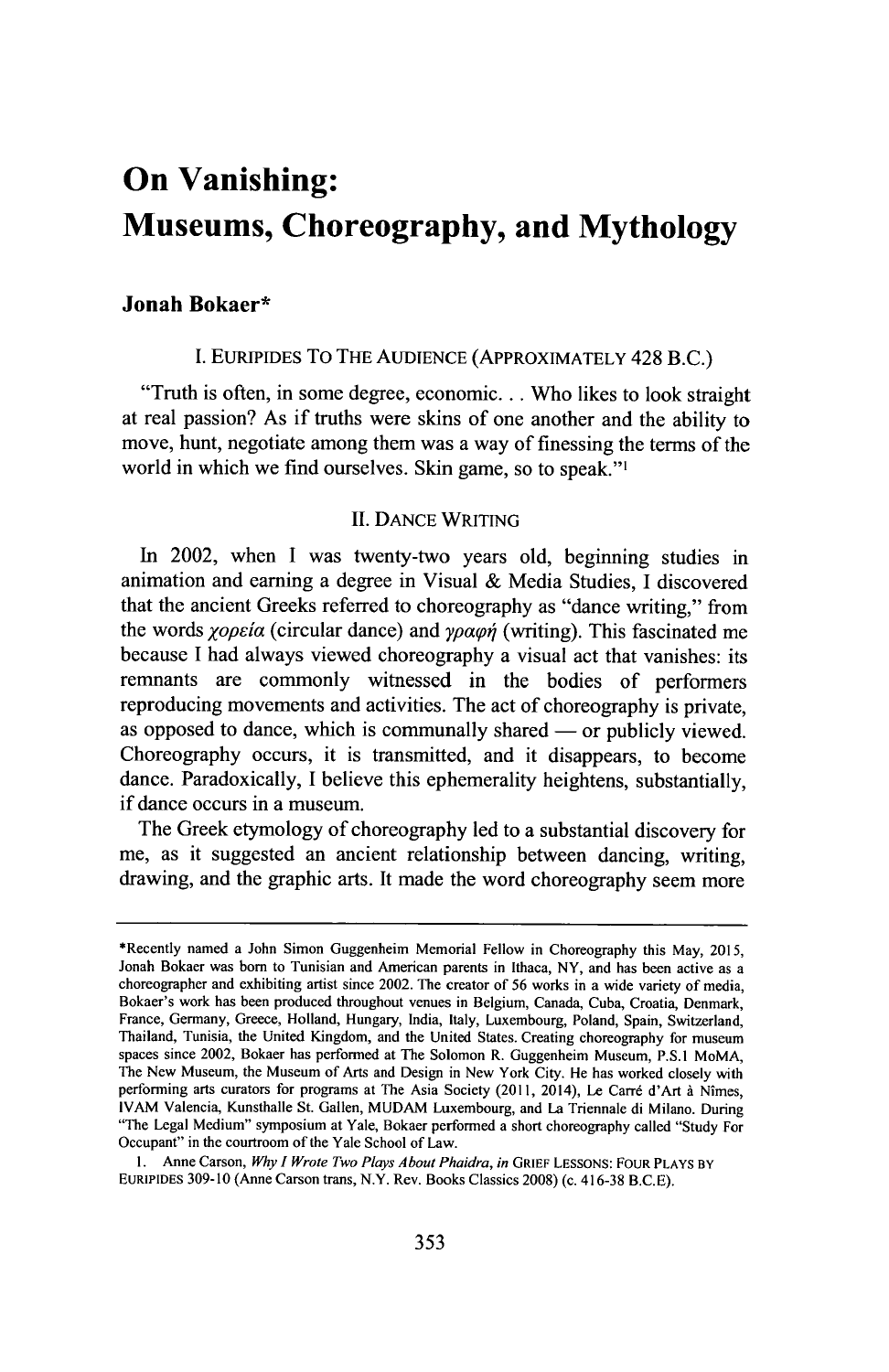permanent, and propelled a five-year cycle of my digital animations, which are synthetic **in** nature, often combining movement, technological art, graphics, and drawing **-** frequently exhibited in museum contexts.

More than ten years later, in **2013,** I located a sketchbook from that time, in which **I** wrote a series of related goals:

# "Goals:

**My** project is to develop five proposals on the continuum of choreography:

**1)** To inhibit the act of vanishing in choreography. To capture choreography so that it does not have to vanish;

2) To intensify the relationship between choreography, visual art, and design;

**3)** To utilize new forms of reproduction, capture, animation, and image-based media: moving images or moving bodies;

4) To reconfigure spaces. To situate choreography in new relationships to exhibition spaces;

**5)** To have dedicated spaces for choreography. Choreography has always been a tenant to theater spaces, to opera houses, and to makeshift places that serve as temporary hosts. Choreography needs to own property: real estate."<sup>2</sup>

As more and more venues for dance writing vanish in **2015,** I suggest a new exploration of the etymology of choreography-itself the definition of dance writing. And **I** propose a rigorous analysis of the new advancements, challenges, precedents, and ruptures afforded **by** presenting the choreographic arts in a museum context.

# III. RETROSPECTION

Looking back, **I** would slightly revise the statements in my journal from art school. The art of choreography taking up real estate in a museum or a gallery is not the question. In actuality, choreographers are primarily concerned with the same questions as other exhibiting artists-space, visuality, temporality, and value: including issues of aesthetics, economics, presentation, and possible distortions of reproduction, which can occur when choreography is curated within a visual arts context.

**By** participating in *The Legal Medium,* a symposium held at Yale Law School, I encountered an Attic Greek phrase, χαλεπά τὰ καλά, meaning "beautiful things are difficult," in a March 9th letter from law student Kristen Bushnell. Subsequent email dialogue in March **2015** provoked further thinking on the supposed venue of dance, which in my practice is

<sup>2.</sup> Jonah Bokaer, Notes for *Underscore* (2002) (on file with author).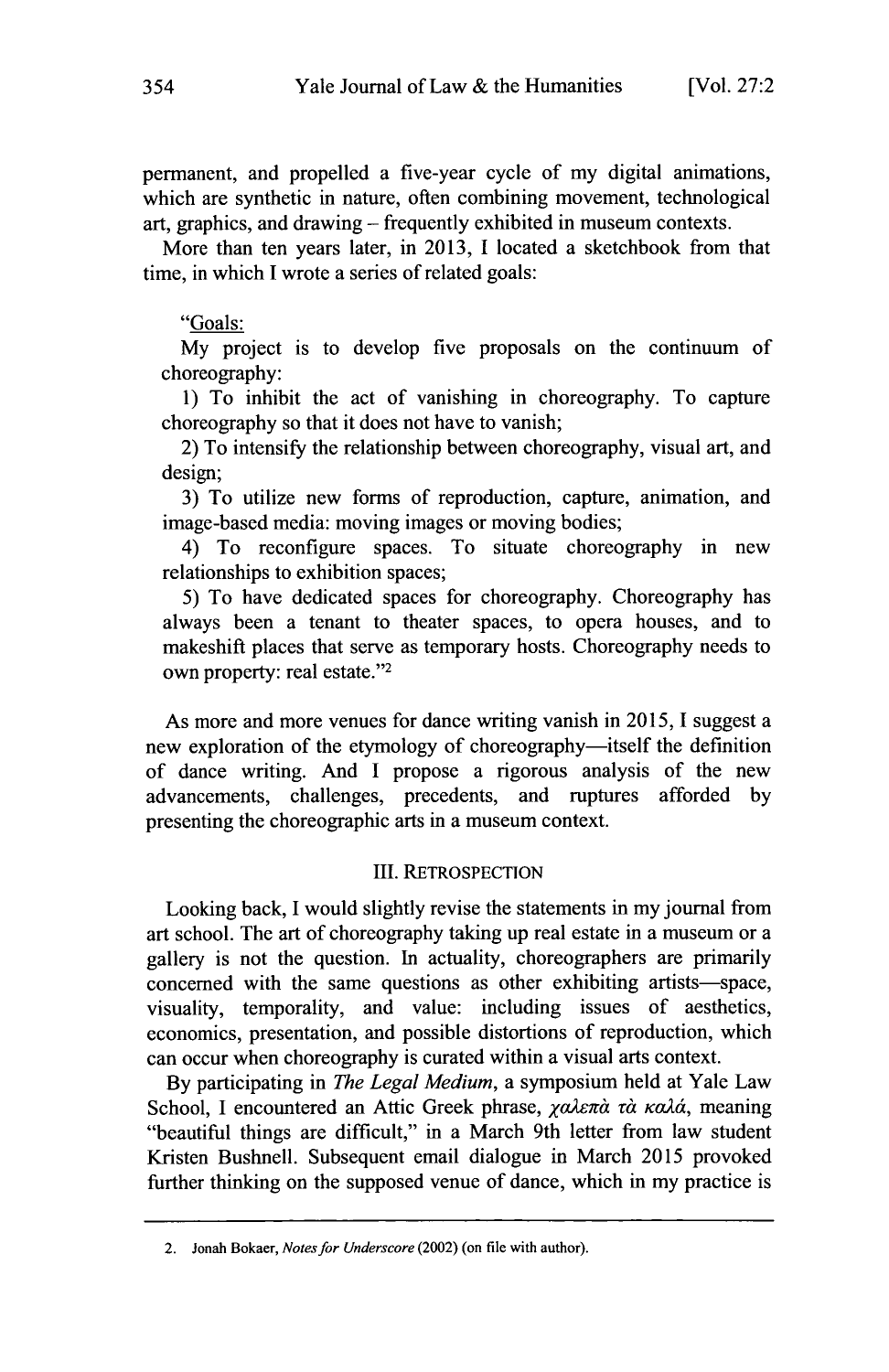#### Bokaer **2015] 355**

museums. Moderators of *The Legal Medium* observed that the ideal venue to display my choreography appears to be a difficult endeavor, and they are correct.

More often than not, the physical locations in which my works are performed lend a creative force to the choreography itself, producing, what **I** have termed since **2011,** a "new mythology" for dance. **I** have coined this term not in reference to literal, existing myths **-** but to the creation of new critical foundations upon which to analyze the impact of museum spaces on the ephemerality of choreography. Dance in museums is both subject, and myth, in my research: often producing certain rupture, between appearance and disappearance of the artform. Still further, this **is** what leads to such a rich potential dialogue between this artform, and the law.

Following conversation with other participants **in** the symposium, **I** realize that an analogy can be drawn: between dance and venue, parallel to the lawyer and the courtroom. In the words of Bushnell, "the lawyer, both prosecutor and defense, choreographs the trial toward a particular end, conviction or exoneration, respectively."<sup>3</sup>

During this symposium, organized **by** Amar Bakshi and colleagues, **I** staged new choreography inside a small auditorium normally intended for academic colloquia, originally designed for legal proceedings: complete with architectural perspective, courtroom furnishings, jury seating, and audiovisual supports whose orientation and design stem from the medium of law, whose venue is the justice system.

Parallel to the correlation between *The Legal Medium* symposium and the medium of dance, perhaps the courtroom can serve as a new space for choreography's physical manifestation. Partly out of respect for the organizers and my fellow participants, **I** challenged this unlikely combination of disciplines, through extension: **by** supposing that the medium of live dance writing (*χορεία γραφή*) could contribute to the discussion of legal processes in art. **My** moderators, **by** turns equally adventurous and cooperative, posited that perhaps the medium of dance could offer a unique contribution to scholarship-a legal analogue to my thesis as a young man, many years ago. From student journals in 2002; to a body of museum choreography art spanning **2002-2015;** to participation in *The Legal Medium* this February **2015;** to writing for this current journal in June **2015;** the analogue comes full circle **by** acknowledging that indeed, beautiful things are difficult, especially when one medium begins to occupy the space of another.

**<sup>3.</sup>** Correspondence with Kristen Bushnell, Notes Editor, *Yale Journal ofLaw and the Humanities* (Mar. **9, 2015)** (on file with author).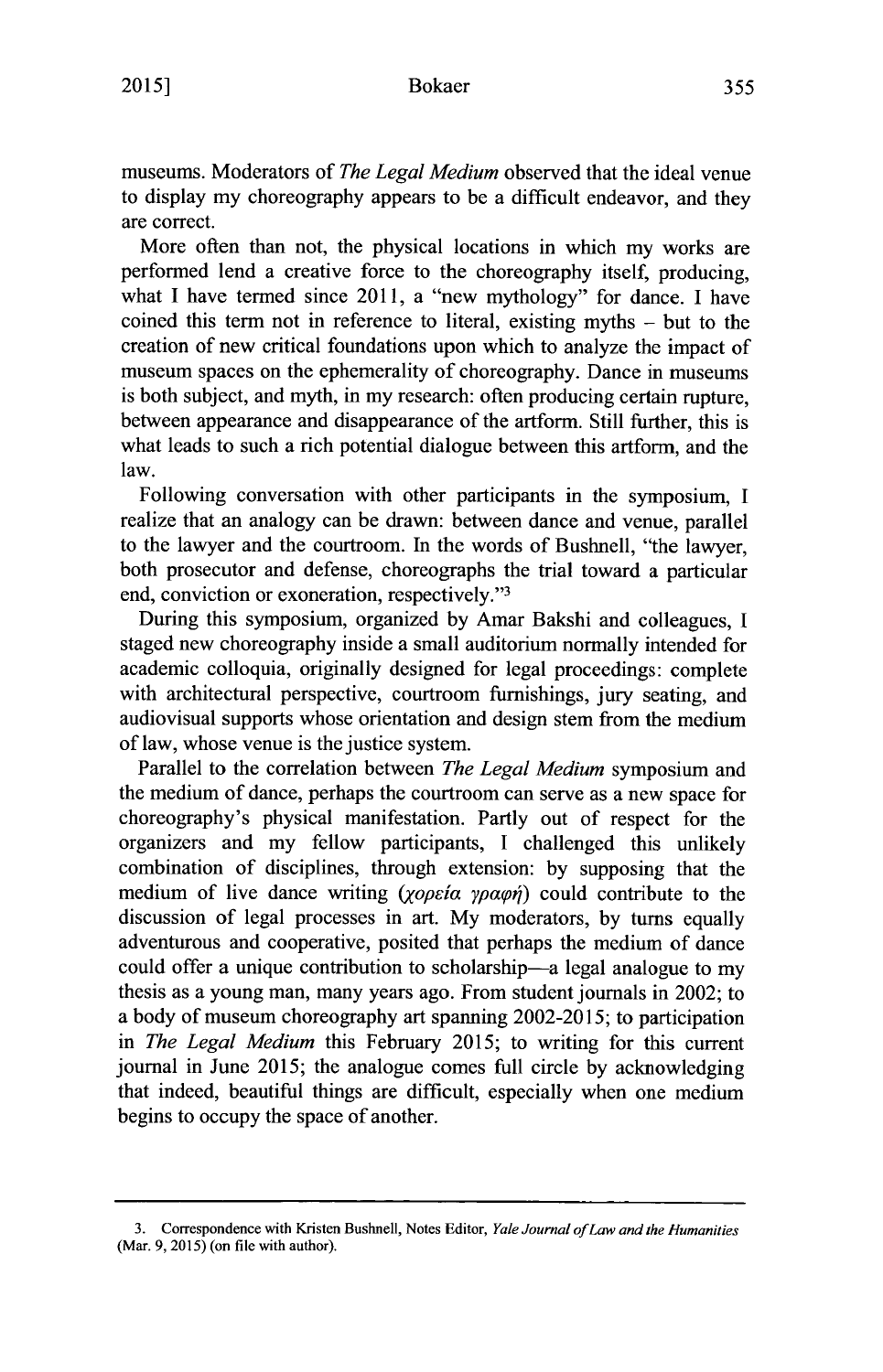## IV. **SHIFTING SPACE: SHIFTING LANGUAGE**

Shifting away from the courtroom, the transposition of ephemeral choreographic arts into museums and other visual art institutions is not a new phenomenon. But there ruptures can occur between current choreographic literacy, and curatorial practice in the visual arts. This is increasingly evident when choreographies become curated or produced in museums, galleries, and public collections. As a choreographer, **I** analyze the structural supports available to my medium, when presented in museums. **A** given venue is used as a point of departure, to suppose new possibilities for choreography, often producing **highly** ephemeral viewing experiences that will not be limited to the traditional creation or distribution of dance concerts touring to multiple, relatively interchangeable, neutral theatres.

But staging the choreographic act, after its placement in a museum, is not only a formal crisis: it is also a linguistic one, capable of its own mythology. **I** introduce the word crisis, again for its etymological potential. "Crisis" stems from the Greek word krisis (κρίσις), a feminine noun referring to the turning point in a physical disease (used as such **by** Hippocrates and Galen).<sup>4</sup> Yet by tracing the word to a physical act (for example, the body producing fever, to overheat, and thereby cleanse a germ from the bloodstream), one can imagine the body's generation of physical heat, to purge illness.

An interesting parallel arrives when we consider obtaining criticism from the word crisis: whereas the Greek word krisis applies internal heat to heal the body, the French word critique (derived from the Greek kritikos) also applies heat to a subject or work of art, perhaps to strengthen its structure. Etymology also indicates that crisis can quite literally mean "judgment, result of a trial, or selection," placing the word more centrally in relation to law.<sup>5</sup>

**If** the medium of choreography literally shifts spaces, from proscenium theatre to museum architecture, critical language will also require shifts in perspective: deeper understanding of the visual arts and museum culture will be required of writers, in order to form critical judgment of dance in new visual spaces.

# V. THE MYTH OF **CHANCE**

In order to enlarge the possibilities of choreographic composition and

*<sup>4.</sup> See Crisis,* **ONLINE ETYMOLOGY DICTIONARY,**

http://www.etymonline.com/index.php?allowed-in-frame=0&search=krisis&searchmode=none **(last** accessed June 20, **2015).**

*<sup>5.</sup>* Correspondence with Madison Mainwaring, American writer (June **1, 2015)** (on file with author).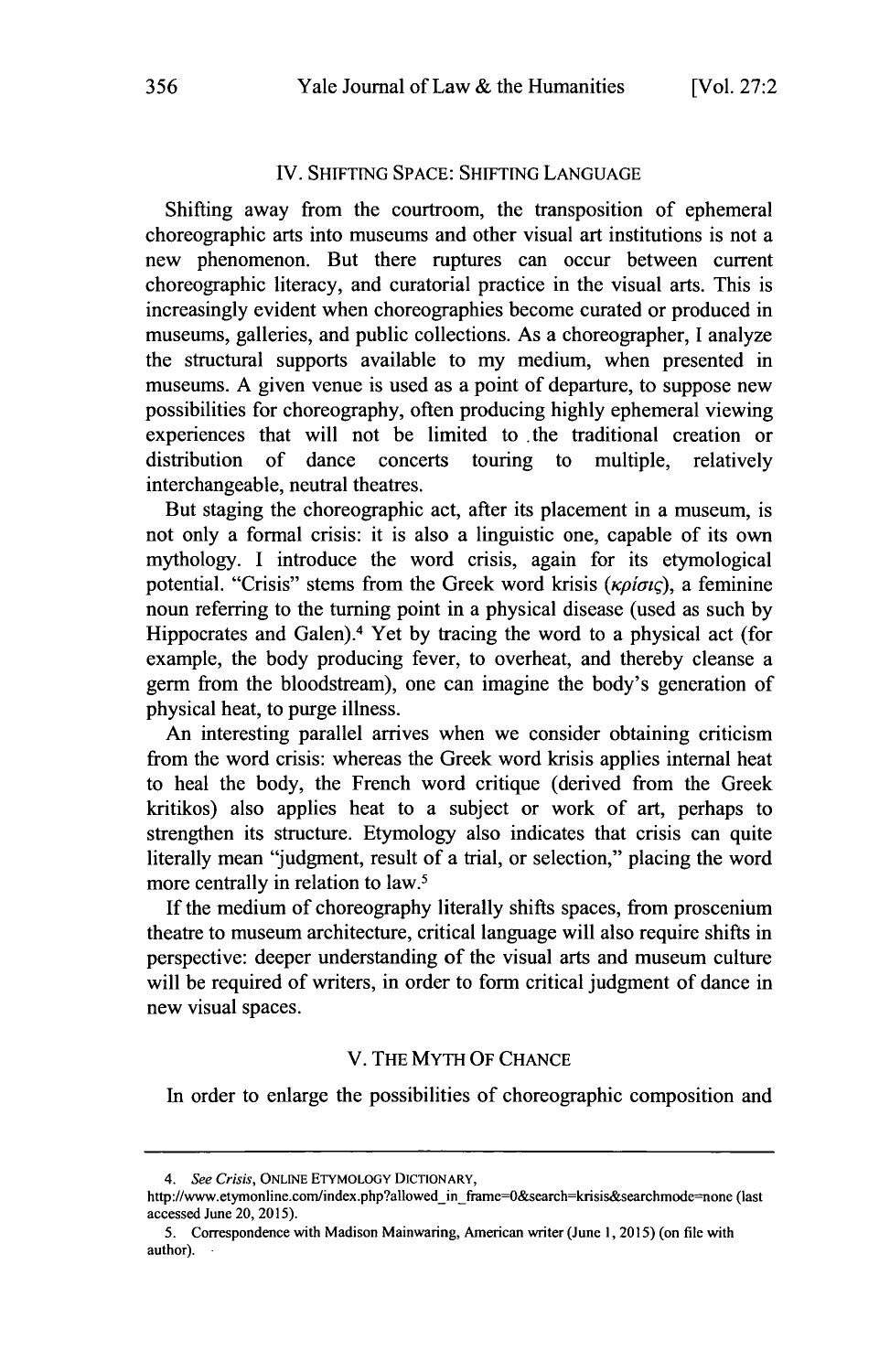### Bokaer

leap beyond imagination, habit, and the repetition of personal style, Merce Cunningham famously employed the use of chance procedures in his choreography to compose, sequence, structure, and present his dancesoften in museum spaces. Cunningham has stated frequently, including on **film:**

"John Cage and **I** became interested in the use of chance in the 50's. **I** think one of the very primary things that happened then was the publication of the *I Ching,* the Chinese book of changes, from which you can cast your fortune: the hexagrams.

Cage took it to work in his way of making compositions then; and he used the idea of  $64$ —the number of the hexagrams —to say that you had 64, for example, sounds; then you could cast, **by** chance, to find which sound first appeared, cast again, to say which sound came second, cast again, so that it's done **by,** in that sense, chance operations. Instead of finding out what you think should follow-say a particular sound-what did the *I Ching* suggest? Well, I took this also for dance."<sup>6</sup>

The use of chance operations was (and remains) widely read to be an rogation of artistic decision-making, perhands placing the abrogation of artistic decision-making, perhaps placing the Cage/Cunningham compositional methods beyond the reach of critical judgment. But what interested me about this process, artistically, was its challenge to the laws of dance composition. **My** experience was that Cunningham transplanted the origin of choreography away from his own imagination, and into the hands of chance operations such as the *I Ching,* dice, flipping coins, and also computer-generated software.

Rupturing the laws of dance sequencing, such as beginning, middle, and end, Cunningham scrambled compositional hierarchy in dance, and changed what the public was asked to see in time. Active as a choreographer between **1938-2009,** Cunningham devised methods that acquired legendary status: over a career spanning nearly seventy years, Cunningham's use of chance gained appreciation, through continued application, in a reinforcing cycle.

**My** experience as a dancer in that mythic company, between 2000- 2007, significantly informed my physical body as a performer—but did not significantly impact my vocabulary as a choreographer. Quite the opposite, **I** turned away from these compositional methods, and have only created conscious, intentional structures in dance. **My** own choreography has not employed chance operations of any kind.

Museum performances were an occasional part of the Cunningham vocabulary, often in the form of *Events,* composed of interchangeable

**<sup>6.</sup> AMERICAN MASTERS: MERCE CUNNINGHAM-A LIFETIME OF DANCE** (Eagle Rock Entertainment **1999).**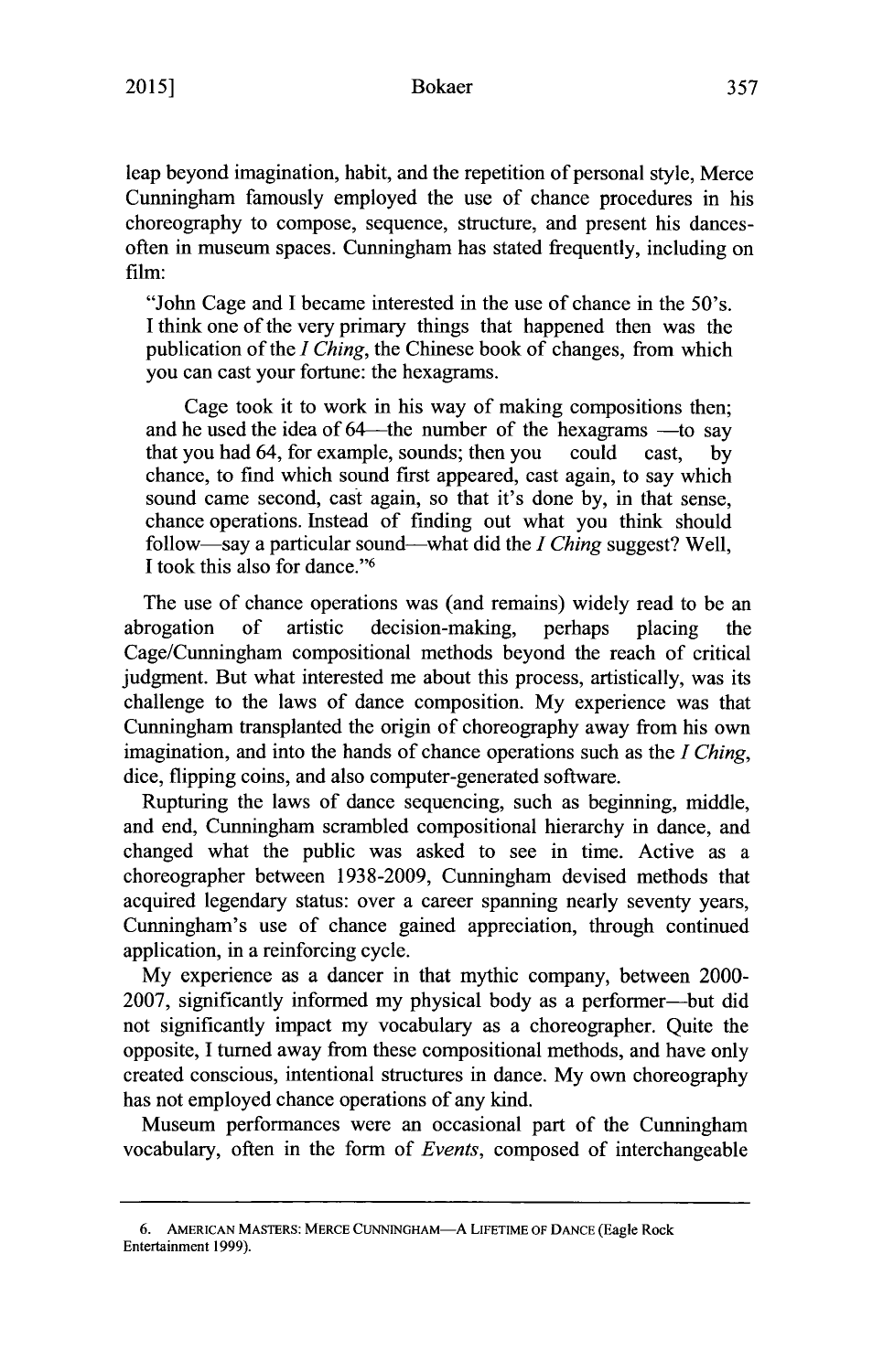fragments of past, existing repertory. But when presented in museum spaces, **I** observed early on that the myth of chance began to erode in Cunningham's vocabulary: museum spaces, often due to their architectural, programmatic, or logistic constraints, disarmed the ability to work **by** chance. This observation does not belittle the aesthetic accomplishments of such a great artist, and company, but rather, it serves as a lens to look critically at how museums and dance impact each other: formally, and, as cultural partners.

When performing in the Turbine Hall of the Tate Modern in **2003,** the Cunningham Company worked with an existing installation **by** Olafur Eliasson, known as *The Weather Project,* commissioned **by** the *Unilever Series,* and rightly heralded as a major work of public installation art. It should be understood that Cunningham and Eliasson did not directly collaborate, as would be common in Cunningham's work for stage: the installation was realized prior to the choreography. The performance duration was twenty minutes long, repeated on three separated stages along the Turbine Hall, with multiple performances each evening. As a dancer, the production experience and logistics were so monumental as to decay the possibility of working **by** chance at all: installation, duration, interval, space, and visual elements all worked together to sculpt what could (or could not) happen as part of that program.

**A** very similar phenomenon took place four years later, at Dia:Beacon in the Hudson Valley, in which the Cunningham company performed amidst the *Andy Warhol: Shadows (1978-1979)* exhibition of masterworks, neatly surrounding the four walls on the perimeter of the gallery. The imagery depicted a single image of shadowed light, painted **by** Warhol, repeated in varying shades of black, overtop of a single primary color: iterating in contiguous, adjacent canvases, to form a single and monumental encasement to the entire gallery space at Dia:Beacon.

The phenomenal depth of Cunningham's oeuvre, aesthetic accomplishments, and artistic courage are not here in question: what **I** mean to suggest instead, is that this museum once again inhibited the ability to work **by** chance with museum choreography. As an interpreter of that performance, it was Cunningham's assistant, Robert Swinston, who structured the material, without incorporating chance procedures. Instead, Swinston (brilliantly) navigated the rules and regulations imposed **by** the museum to allow a performance to occur within the walls of a museum exhibition with valuable masterpieces **by** Warhol, a close Cunningham collaborator from the 1960s, who had realized iconic collaborations with Cunningham during his lifetime. At Dia:Beacon, space, distance from the paintings, audience proximity, and stage size all formed a complex matrix of constraints, which resulted in a nonetheless beautiful performance in situ.

Nevertheless, while undertaking museum invitations, chance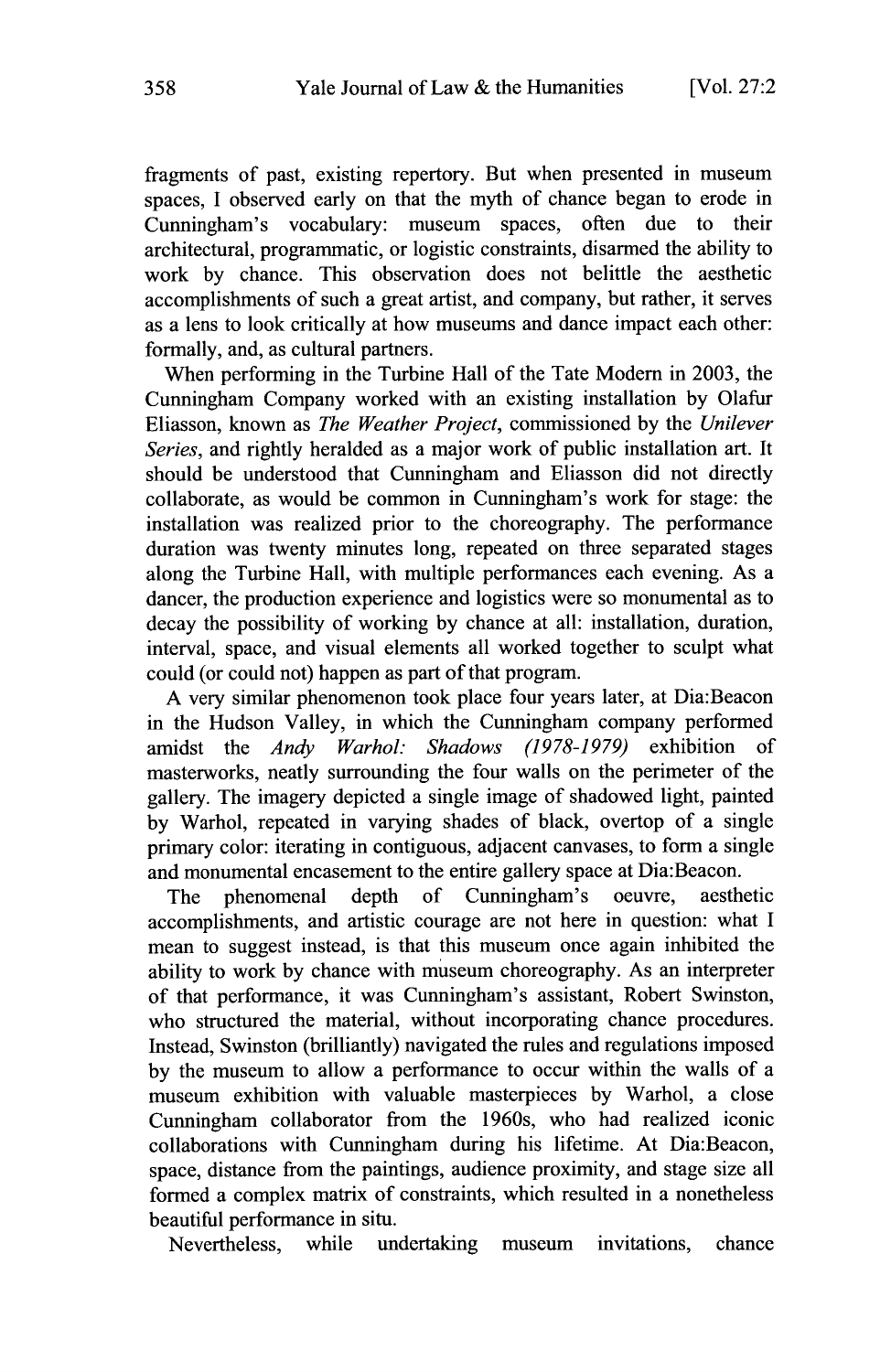procedures began vanishing from Cunningham's compositional process.

# VI. OTHER LAWS

Vanishing is not limited to the medium of choreography, to the mythology of chance procedures in 20th century composition, or to the newfound legal quagmires of dance in museums. Disappearance can of course occupy the personal sphere as well.

In January **2013,** prior to a premiere of mine at the 33rd Festival Les Hivernales d'Avignon, based on a thematic commission addressing Mediterranean migration, **I** embarked on a personal and professional journey in Tunisia, to retrace my father's birth, history, and traces in Tunisia and the Mediterranean between 1941 and **1967.** Born in Tunis in 1941, German-occupied Tunisia was still a French protectorate, and had not yet achieved national independence.

Until my journey in **2013,** fragmentary physical memories transmitted to me during childhood dominated my understanding of Tunisia: stories of my father's experience of intermittent bombings, of migration, of national transition and upheaval, and of ethnic tensions escalating to the point of diaspora, all populated my childhood understanding of the nation. The popular uprising known as the Jasmine Revolution, which led to the ousting of Dictator Zinc **El** Abidine Ben Ali, began in December 2010 and escalated in January **2011.** These events also conflated and reprovoked my understanding of the country. Becoming versed in Tunisian law was key to my travel preparations.

Visiting Tunisia in January **2013** occurred against the backdrop of a large array of anti-terrorist warnings issued from the United States Department of Homeland Security, travel advisory warnings, and general discouragement from colleagues, collaborators, and administrators. Upon my decision to proceed with the voyage, a very close dramaturge and collaborator of North African descent told me: "Don't disclose anything at the border. Tunisia is a *lawless society.* You'll be detained at the border, **by** attractive young men, who will say, 'Come with me,' and will confine you for questioning. You are choosing to enter a third-world society, in transition, in the aftermath of revolution."<sup>7</sup>

According to Wikipedia and other online sources, the Tunisian legal system is mainly influenced **by** French law, while the Law of Personal Status is based on ancient Islamic law. Contrary to popular belief, Sharia laws and courts were abolished in Tunisia as early as **1956,** and a Code of Personal Status was adopted shortly after independence. During this same year, women were allotted full legal status, allowing them access to

**<sup>7.</sup>** Telephone conversation with Moroccan Dramaturge Youness Anzane, Associate Dramaturge of the Festival d'Aix-en-Procvence (Jan. **25, 2013).**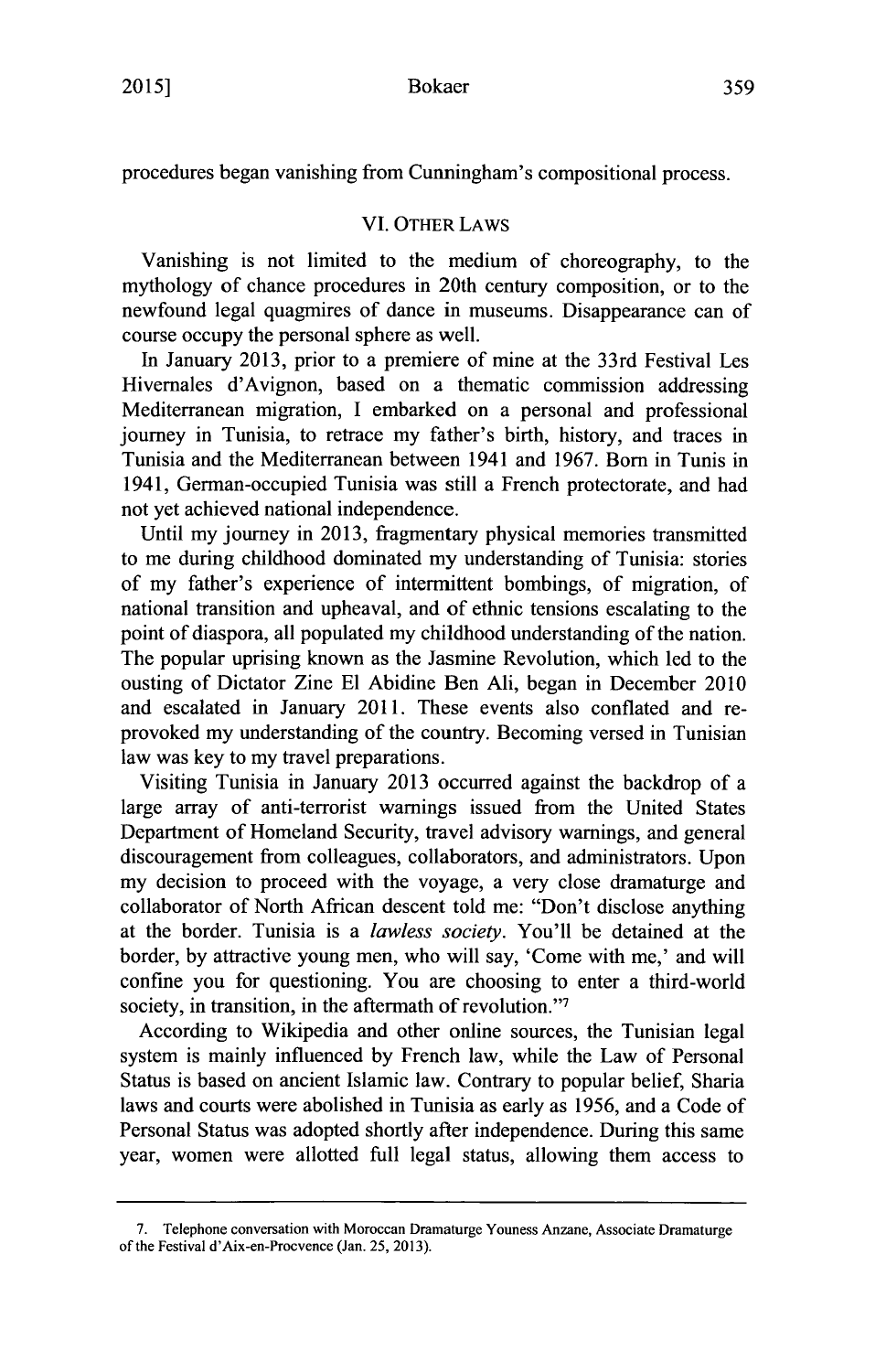complete entrepreneurial, financial, and marital independence. The Code of Personal Status also stands as one of the most progressive civil codes in North Africa and the Muslim world.<sup>8</sup>

**LGBTQ** rights in Tunisia remain under-developed; there has been no coherent **LGBTQ** civil rights movement in the nation. Article **230** of the Penal Code of **1913** prescribes imprisonment for up to three years for homosexual conduct among consenting adults, but this was substantially modified in 1964.9 (This relates, peripherally, to some discussions initiated during the "Laws of the Human Body" panel organized **by** *The Legal Medium,* on February **28, 2015,** in which **I** participated as a presenter and panelist, with Barbara Hoffman and David Joselit.)

Unusually, my father belonged to a Jewish minority in Tunisia, nearly **2,500** years old. Like many such enclaves in North Africa and the Middle East, this minority represented about 2% of the national population in 1941, and totaled less than **900** in **2013** (with another **1,000** on the Hebraic Tunisian island of Djerba).<sup>10</sup> My research indicated that Tunisian citizens would be tolerant of religious freedom, not only legally, but socially, and would not inquire about a person's beliefs of any kind. This points toward another kind of law-an unspoken law-of etiquette, neighborly coexistence, and at times explicit or complicit segregation among differing religious customs-that **I** view as a form of "unruptured" tolerance, deeply embedded in the culture.

Personal necessity to understand my father's past life in Tunisia combined with the major international commission addressing Mediterranean migration in **2013.** This enhanced my continuing curiosity about a society whose fundamental human rights were in transition. Each of these circumstances reinforced personal, professional, and social motivations to travel to Tunisia. Understanding the law, in advance, was one aspect of my preparations.

**I** did finally embark on the journey, and it completely changed my life.

# VI. **TABLEAU**

To inhibit the act of vanishing in choreography; to capture choreography so that it does not have to vanish; to intensify the relationship between choreography, visual art, and design; these motivations continued during my trip to Tunisia, and were blended with a fear of traveling alone. **I** reached out to three trusted colleagues to inquire

*<sup>8.</sup> See Tunisia Law,* **WIKIPEDIA,** http://en.wikipedia.org/wiki/Tunisia#Law (last accessed June 20, **2015).**

*<sup>9.</sup> See Lesbian, Gay, Bisexual, and Transgender Arabs,* **ARABS4TOLERANCE,** http://www.arabs4tolerance.org/the-law.php (last accessed June 21, **2015).**

**<sup>10.</sup> ABDELWAHAB MEDDEB** *&* **BENJAMIN STORA, HISTOIRE DES RELATIONS ENTRE JUlFS ET MUSULMANS DES** ORIGINS A **Nos JOURS (2013).**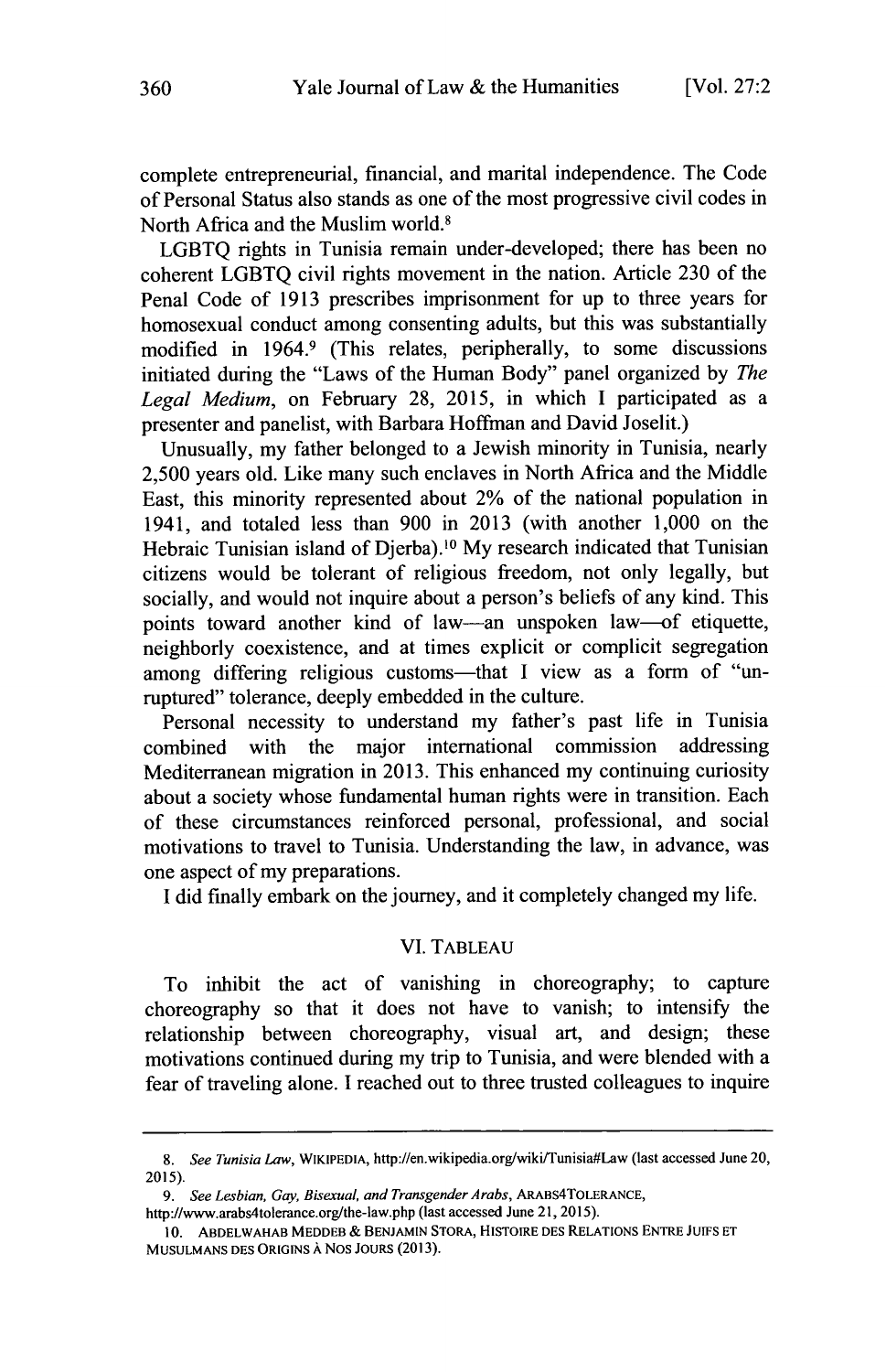#### Bokaer **2015] 361**

if they would be willing to accompany me on my journey: a manager, a close friend, and a partner. Quickly, my partner, visual artist Steven Ladd, was the first and only person to agree to the trip. He accepted the invitation without hesitation.

Arranging flights, **I** first began to research an itinerary that would be functional for each of us, traveling from different departure cities. He began researching civil liberties, human rights, and laws pertaining to LGBT travelers and citizens, in Tunisia in **2013.** He was thorough, fast, and very street-savvy in this research.

On the first day in the city of Tunis, we decided to visit the Bardo National Museum, one of Tunisia's and greater Africa's most renowned museums. Spending the majority of the day in the museum, its collections, its galleries, and its gifts shops and amenities, **I** noticed that the collection was endowed with rare mosaics, renowned tile works, and ephemera dating back several millennia, including multi-national, multiethnic, and multi-religious artifacts. The museum had succeeded in preserving these cultural masterpieces with uncommon success. The artifacts were protected and preserved, in time. "Inhibited" from vanishing, **I** thought.

Standing there in the museum, about three kilometers from my father's birthplace, **I** began (as **I** often do) to visualize a choreographed performance, in the museum's lower galleries, and main entry hall: beyond my own choreographic practice, what are the precedents for museum performances **in** this part of the world? Do such precedents exist? Who has embarked on this: which artists, which institutions? What are the parameters for undertaking such an idea? What are the legal considerations to take into account?

In the Cartel Judaica room, amidst a series of vitrines, preserving ancient hand-written, hand-drawn manuscripts of many religions, **I** began to consider the link between choreography and calligraphy, imagining how the Greek definition of "circle writing" would extend to civilizations whose writing is based on other, non-Euclidean forms of geometry. Other patterns, other shapes seemed to govern the hand-drawn manuscripts in that museum.

Steven stood there, underneath a sky-lit gallery, looking outside an interior gallery window, viewing the main public atrium below, leaning forward with his torso, to look out of the large bay at the public spaces below. He was wearing a blue jacket, to stay warm in the January winter and in the overbearing air-conditioning.

Photography is forbidden in the Bardo National Museum. But he formed such a tableau in that moment that **I** decided to turn on my mobile phone, aim, and take a photo of him, **by** the vitrines and hand-drawn manuscripts, standing at the window, in contrapposto, under the skylight.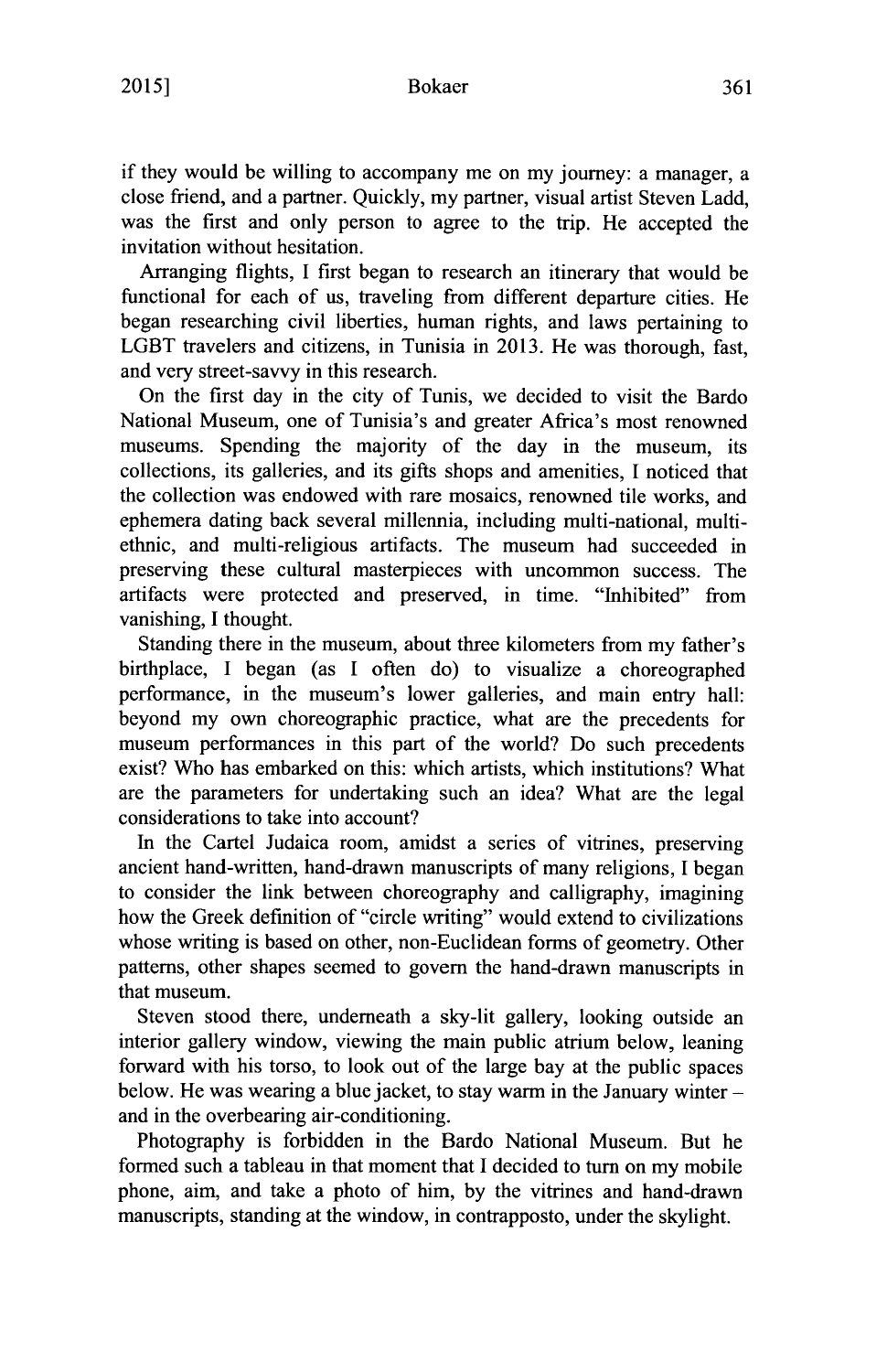# VII. **RUPTURE**

In preparation for a recent performance at the **MAC** VAL museum in Vitry-sur-Seine, France, **I** am reading a new dramatic work **by** Wajdi Mouawad, a renowned playwright of Lebanese origin, called *Ciels* [*Skies*]. Isolated in a secret space, the play dramatizes the international team of "Operation Socrates:" the protagonists scan the sky, trying to decipher hidden messages that unknown terrorists send via coded text.

One of the members of this closely-knit group of counter-terrorist workers commits suicide, for unknown reasons, at the beginning of the play (perhaps employing the structure of early tragedians such as Euripides). The sky of all voices and all nations darkens further: in Mouawad's play, young terrorists use a work of visual art, *The Annunciation* **by** Tintoretto, as the foil for their synchronized attack on the Museum of Modern Art, The Centre Georges Pompidou, The Tate Modern, the Deutsche Guggenheim, and other museums in Montreal, Padua, Tokyo, and St. Petersburg. The playwright devises that the attackers are disillusioned youth under the age of thirty-five, and the play's structure uses visual imagery and mythology to purposely debunk stereotypes depicting the Muslim world as adhering to radical Islam.

Uncannily, while reading of *Ciels,* and also preparing for a museum choreography of my own at the **MAC** VAL, Steven texts a link from *The New York Times,* which **I** open on a mobile phone. **I** read of a terrorist attack in Tunisia on March **19,** executed at the National Bardo Museum, three kilometers from my father's birthplace, in the same galleries of my photograph in January **2013.** It is paralyzing to learn that these events took place in the same public space, in the same museum, claiming the lives of many foreign and western tourists.

Just as the medium of choreography can immediately be rendered helpless when faced with such events, **I** wonder, at times, if the medium of the law is not just as fragile, when faced with atrocities of this scale. Events like this far exceed breaking the law: they constitute crimes against humanity and rapidly erase the distinctions between different countries' laws, such as **I** had been previously researching.

"Terrorism" stems from the Latin verb *terreo,* meaning **"I** frighten," and the *Terror Cimbricus,* a state of emergency and panic in Rome due to invasion, dating back to **105** B.C. This echoes with my state of body, after clicking on the news link: **I** am physically and emotionally frightened. In that moment, New York, Vitry, Tunis: all cities at once seemed to collide into one wounded body.

**I** set down the play, a work of theatrical fiction, destined for the stage, depicting terror in a museum. And **I** contemplate this actual terror in an actual museum, one of Africa's finest, which **I** have visited all too recently. Somehow, it's impossible to contemplate the museum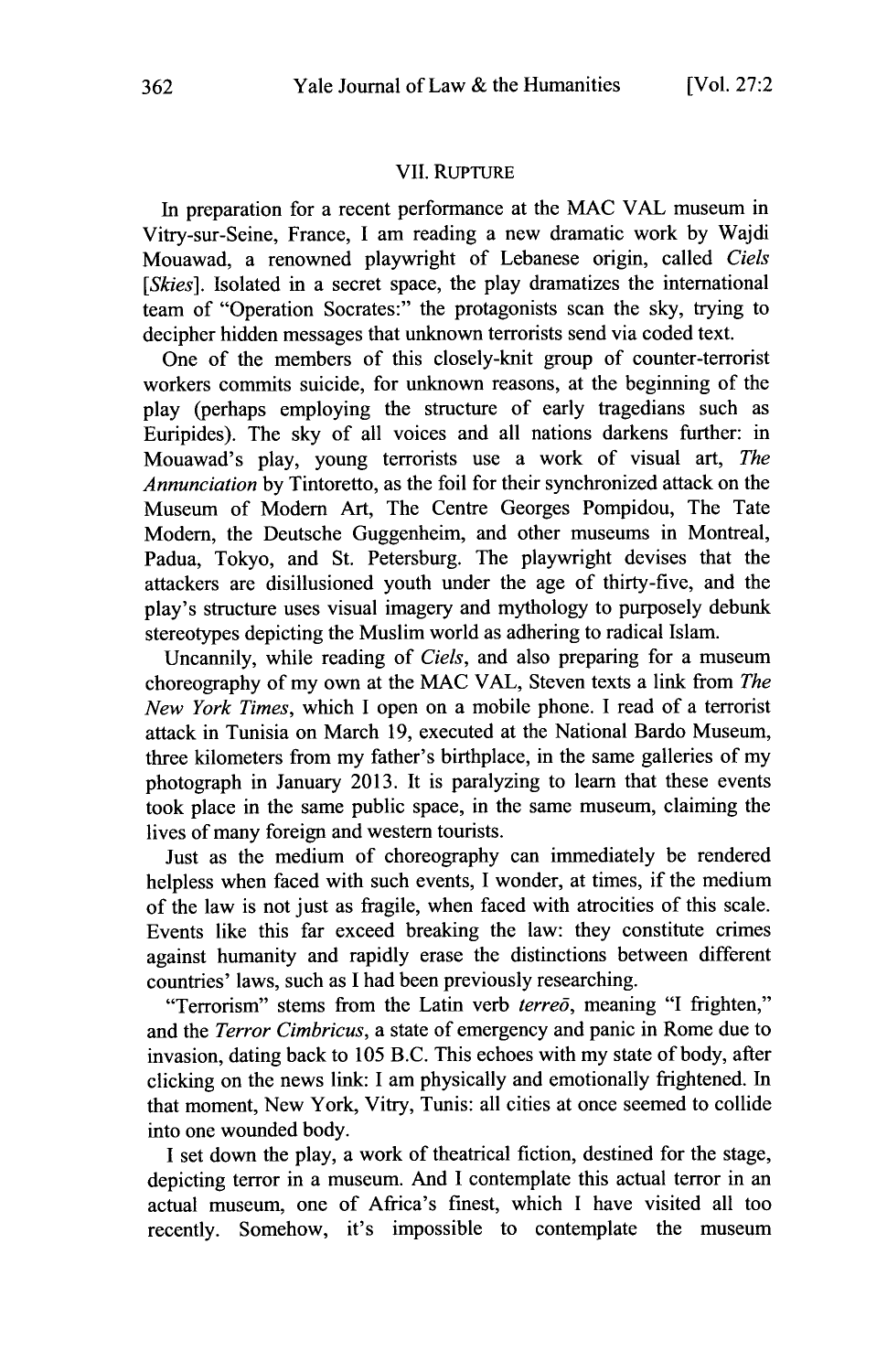performance to be given: it feels too raw, too topical and inconsequential, too numb.

Such a rupture in public space as occurred at the Bardo National Museum renders aesthetics, law, and choreography **-** all **-** much closer to another medium: tragedy. Only ten days in the aftermath of these events, one cannot presume answers, or meaning, for museum professionals nor for civil society. But it's certain that our experience of museums, of our bodies, and of the law have already started to experience dramatic change, which can only resolve over time.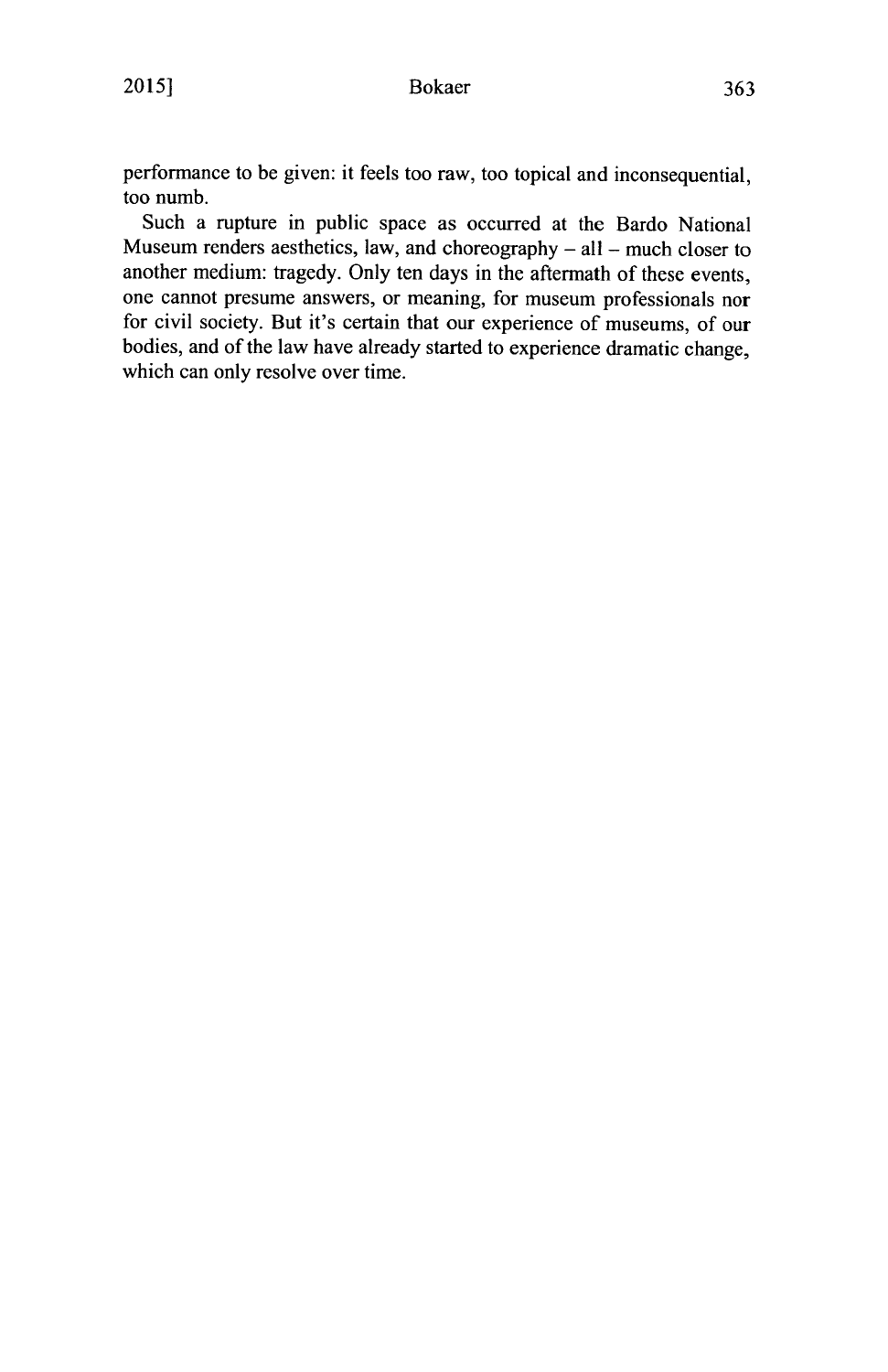





*Figure 2. OCCUPANT Game Score (2013)* Choreographic Score, animating dancers, objects, and actions. Choreography & Drawing © Jonah Bokaer.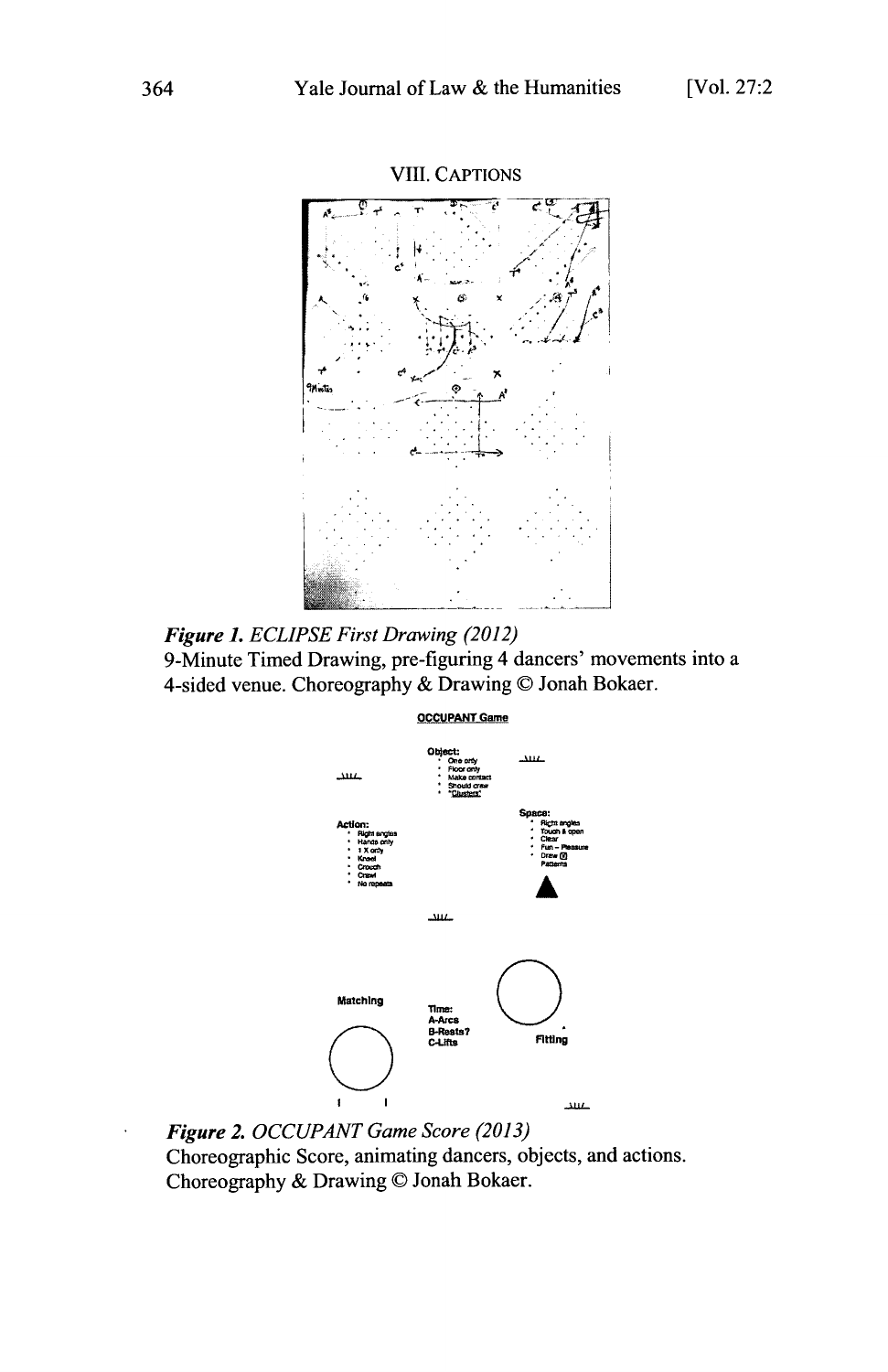

*Figure 3. OCCUPANT Performance & Drawing 1 (2013)* Dancers, objects, and actions generating a floor drawing. Choreography **&** Drawing **C** Jonah Bokaer Dancer: **CC** Chang; Scenography: Daniel Arsham Photo: © Tess Deselle



*Figure 4. OCCUPANT Performance & Drawing 2 (2013)* Dancers, objects, and actions generating a floor drawing. Choreography **&** Drawing C Jonah Bokaer Dancer: Tal Adler-Arieli; Scenography: Daniel Arsham Photo: © Tess Deselle